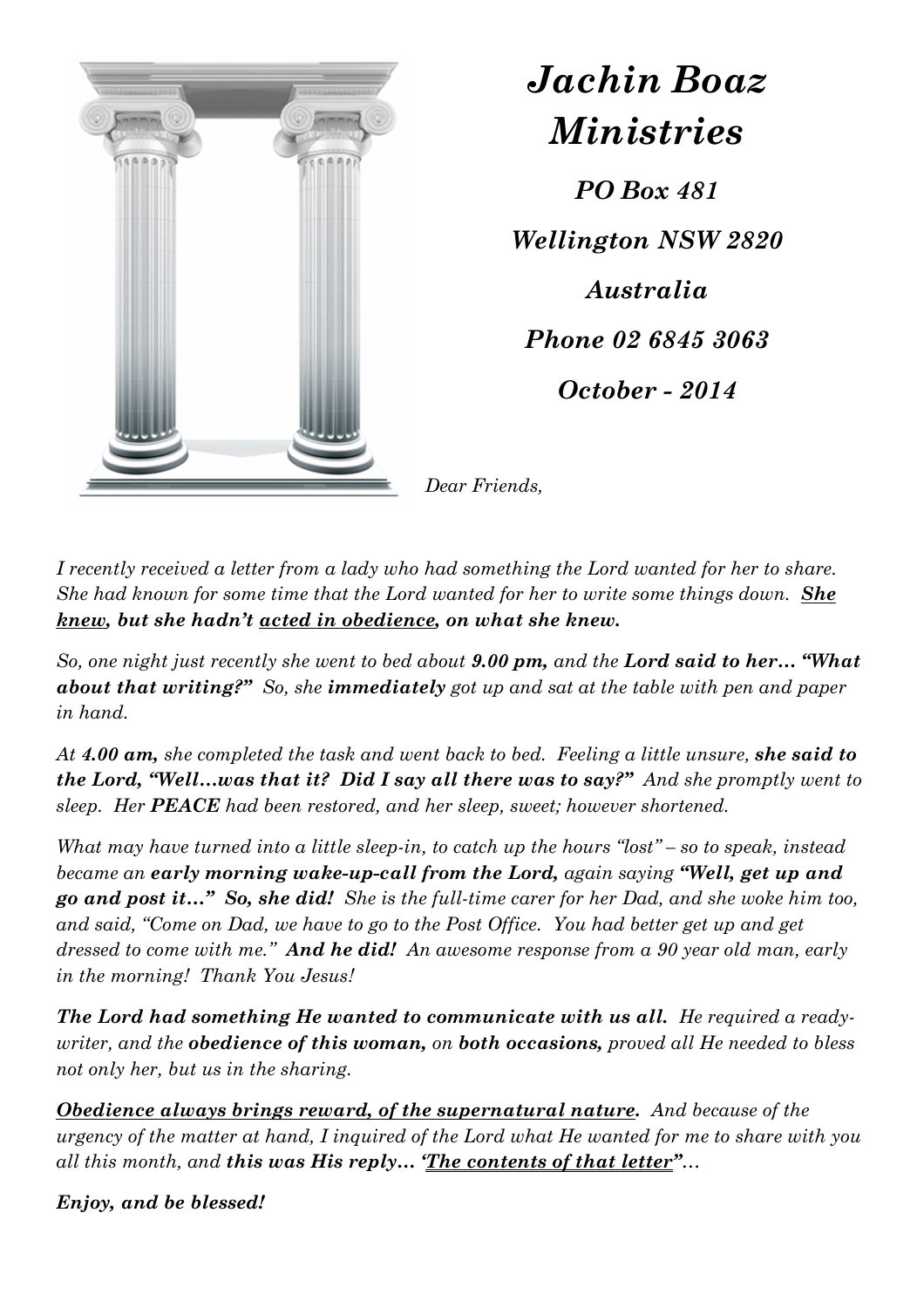*There are folks who fight for 'freedom'; and then I do applaud But 'freedom' isn't FREEDOM, if it isn't from the Lord. Unless the FREEDOM from the Lord, invades ones very soul; Then how you live is a portion – of what could be the whole. This FREEDOM brings true peace and joy – from such a LOVE, my friend A LOVE that many will not know -- nor ever comprehend!*

*I did walk down roads called "worry"; I trembled on streets named "fear". I've hid inside the "Caves of Shame"; Lost, lonely – year on year. Then I REACHED for the Saviour's hand; He's led so tenderly, And as I've journeyed with my Lord, my soul has been set FREE! I've learnt now that I do receive, great BLESSINGS from above And having walked both sides the fence; I WANT this soulful love.*

*I cannot keep this to myself. I need to help YOU see – I need for YOU to understand – REACH OUT, BELIEVE, BE FREE! When something's harmful I would say, "Stay back! Beware the cost!" But this FREEDOM that God offers – Is REAL! HE SAVES the LOST! Why take the risk and miss your 'home', A-waiting you on high? Be sure you KNOW which way you'll go; when you will surely die!* 

> *Be lifted up by God today; Time's always right for you to pray. I'll join with others praying too; For Christ's own child,*

> > *By name of --*

*YOU!*